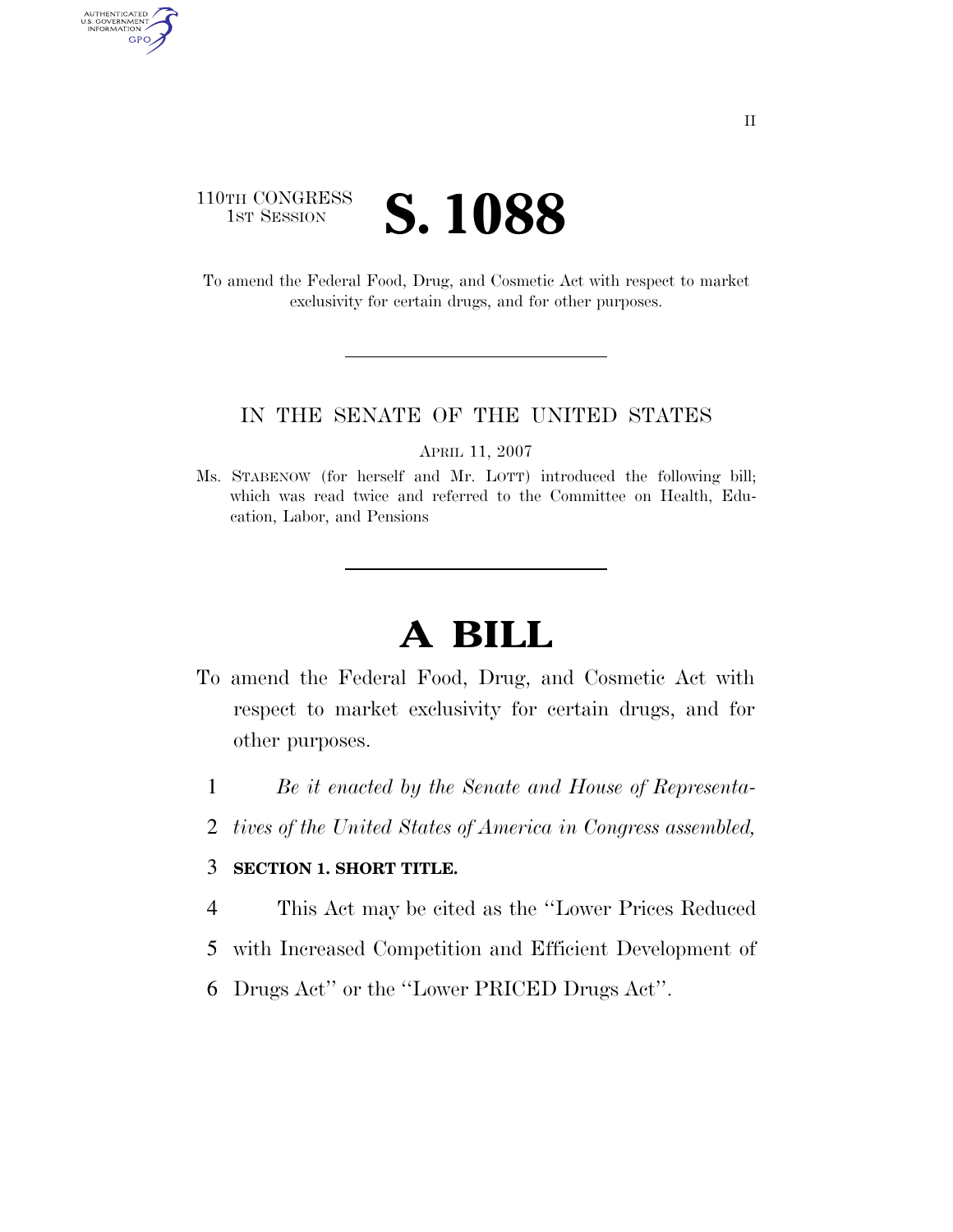| $\mathbf{1}$   | SEC. 2. GENERIC DRUG USE CERTIFICATION.                |
|----------------|--------------------------------------------------------|
| $\overline{2}$ | (a) IN GENERAL.—Section $505(j)(2)(A)$ of the Fed-     |
| 3              | eral Food, Drug, and Cosmetic Act (21 U.S.C.           |
| 4              | $355(j)(2)(A)$ is amended—                             |
| 5              | $(1)$ in clause (vii), by striking "; and" and in-     |
| 6              | serting a semicolon;                                   |
| 7              | $(2)$ in clause (viii), by striking the period and     |
| 8              | inserting "; and";                                     |
| 9              | (3) by inserting after clause (viii) the following:    |
| 10             | "(ix) if with respect to a listed drug product re-     |
| 11             | ferred to in clause (i) that contains an antibiotic    |
| 12             | drug and the antibiotic drug was the subject of any    |
| 13             | application for marketing received by the Secretary    |
| 14             | under section 507 (as in effect before the date of en- |
| 15             | actment of the Food and Drug Administration Mod-       |
| 16             | ernization Act of 1997) before November 20, 1997,      |
| 17             | the approved labeling includes a method of use         |
| 18             | which, in the opinion of the applicant, is claimed by  |
| 19             | any patent, a statement that—                          |
| 20             | $\lq\lq$ identifies the relevant patent and the        |
| 21             | approved use covered by the patent; and                |
| 22             | "(II) the applicant is not seeking approval            |
| 23             | of such use under this subsection."; and               |
| 24             | $(4)$ in the last sentence, by striking "clauses (i)   |
| 25             | through (viii)" and inserting "clauses (i) through     |
| 26             | $(ix)$ ".                                              |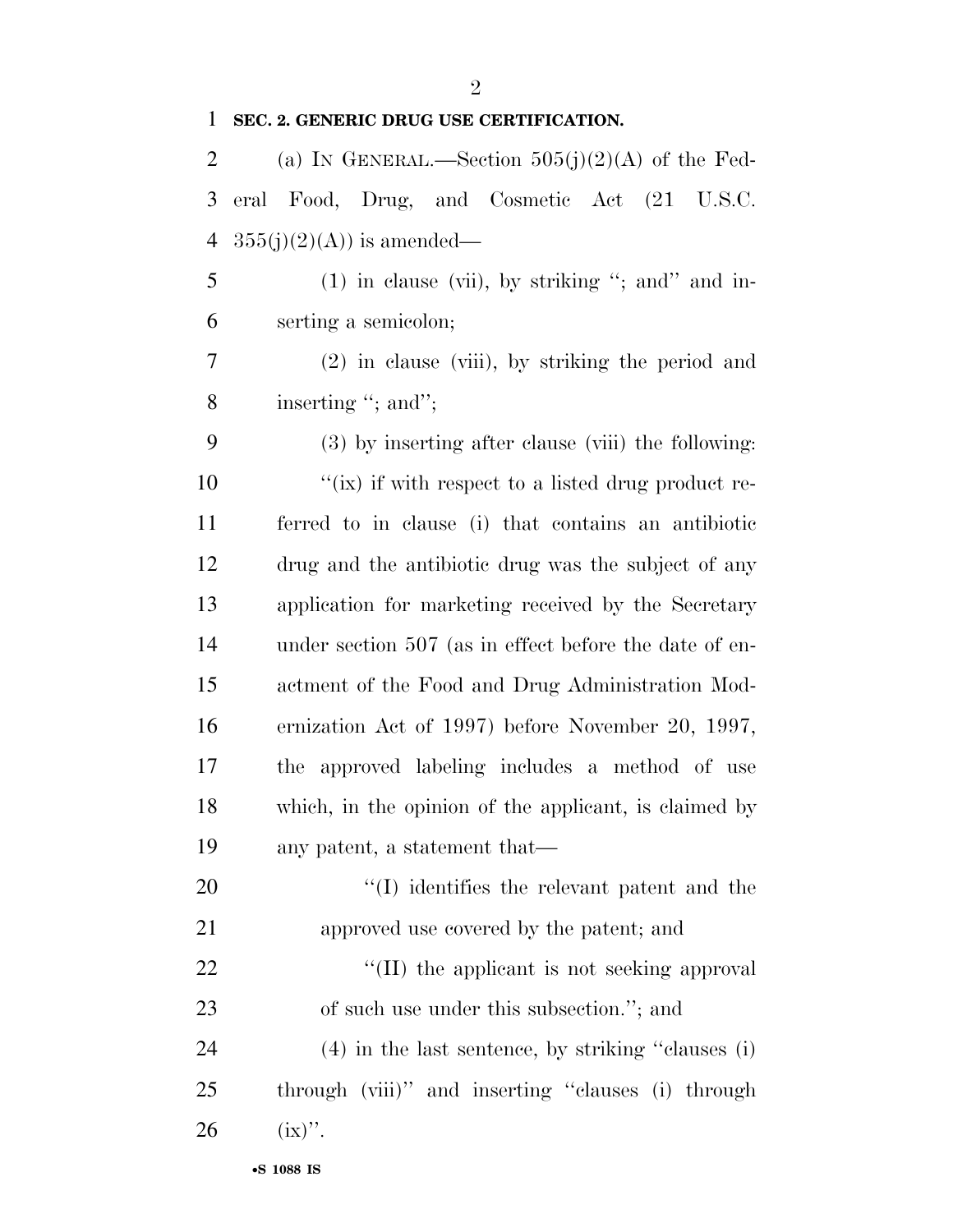(b) EFFECTIVE DATE.—The amendments made by this section shall apply to any abbreviated new drug appli- cation under section 505(j) of the Federal Food, Drug, and Cosmetic Act (21 U.S.C. 355(j)) that is submitted on, before, or after the date of enactment of this Act.

## **SEC. 3. PREVENTING ABUSE OF THE THIRTY-MONTH STAY-OF-EFFECTIVENESS PERIOD.**

8 (a) IN GENERAL.—Section  $505(j)(5)(B)(iii)$  of the Federal Food, Drug, and Cosmetic Act (21 U.S.C. 10  $355(j)(5)(B(iii))$  is amended—

 (1) in the second sentence by striking ''may order'' and inserting ''shall order''; and

 (2) by adding at the end the following: ''In de- termining whether to shorten the thirty-month pe- riod under this clause, the court shall consider the totality of the circumstances, including whether the plaintiff sought to extend the discovery schedule, de- layed producing discovery, or otherwise acted in a dilatory manner, and the public interest.''.

 (b) EFFECTIVE DATE.—The amendments made by this section shall apply to any stay of effectiveness period 22 under section  $505(j)(5)(B(iii))$  of the Federal Food, Drug, 23 and Cosmetic Act  $(21 \text{ U.S.C. } 355(j)(5)(B(iii))$  pending or filed on or after the date of enactment of this Act.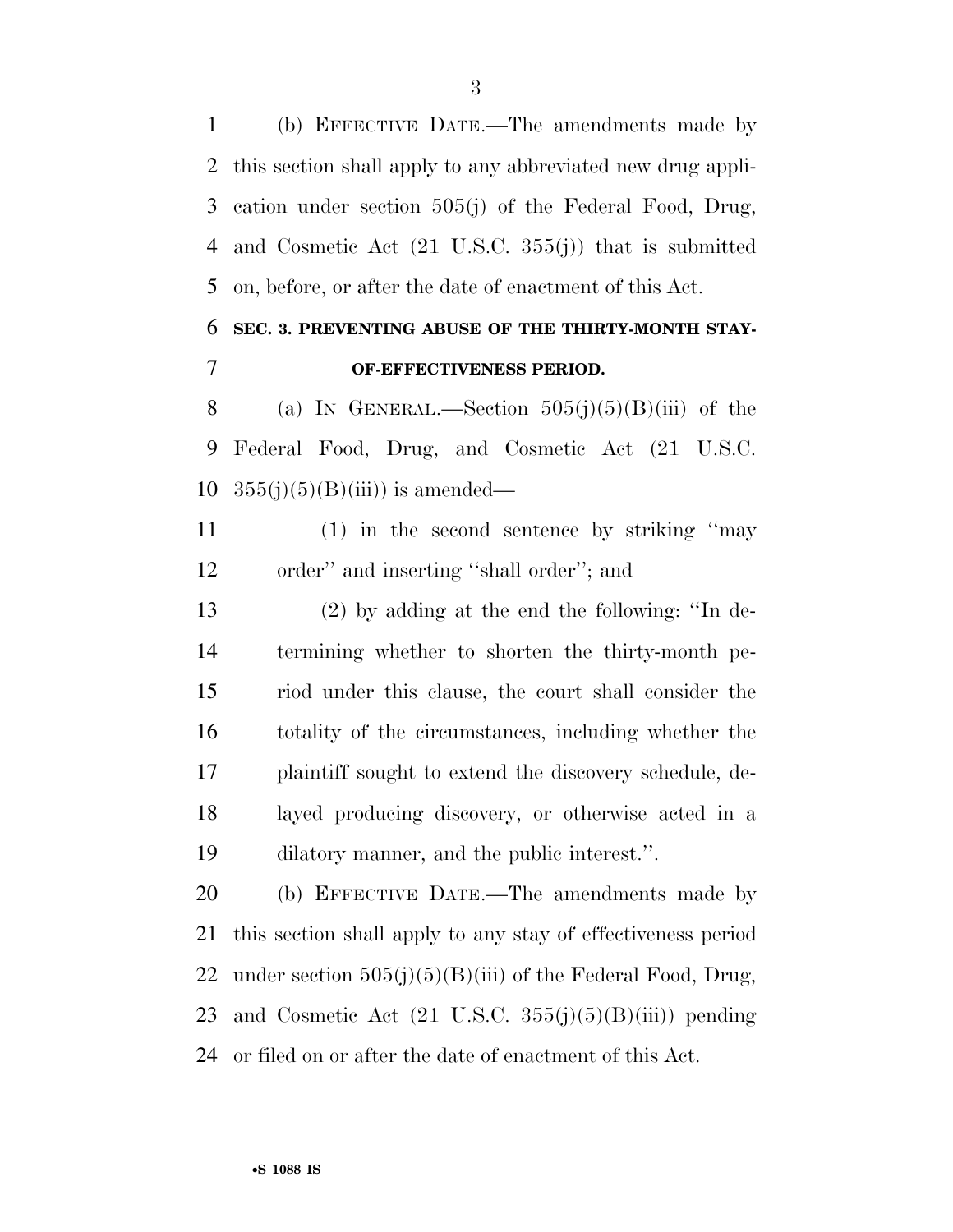(a) IN GENERAL.—Section 505A of the Federal Food, Drug, and Cosmetic Act (21 U.S.C. 355a) is amended by striking subsections (b) and (c) and inserting the following:

7 <sup>''</sup>(b) MARKET EXCLUSIVITY FOR NEW DRUGS.—

8 "(1) In GENERAL.—With respect to a pending application under section 505(b)(1), each of the pe- riods of time under this chapter specified in para- graph (2) that is applicable with respect to the drug involved is deemed to be extended by the period of time determined under subsection (d) if, prior to ap-proval of such application—

 ''(A) the Secretary determines that infor- mation relating to the use in the pediatric pop- ulation of the drug may produce health benefits in that population;

 ''(B) the Secretary makes a written re- quest to the sponsor of the application for one or more pediatric studies, which request shall include a timeframe for completing such stud-ies;

24  $\cdot$  (C) the sponsor agrees to the request;

25 "'(D) such studies are completed within any such timeframe and the reports thereof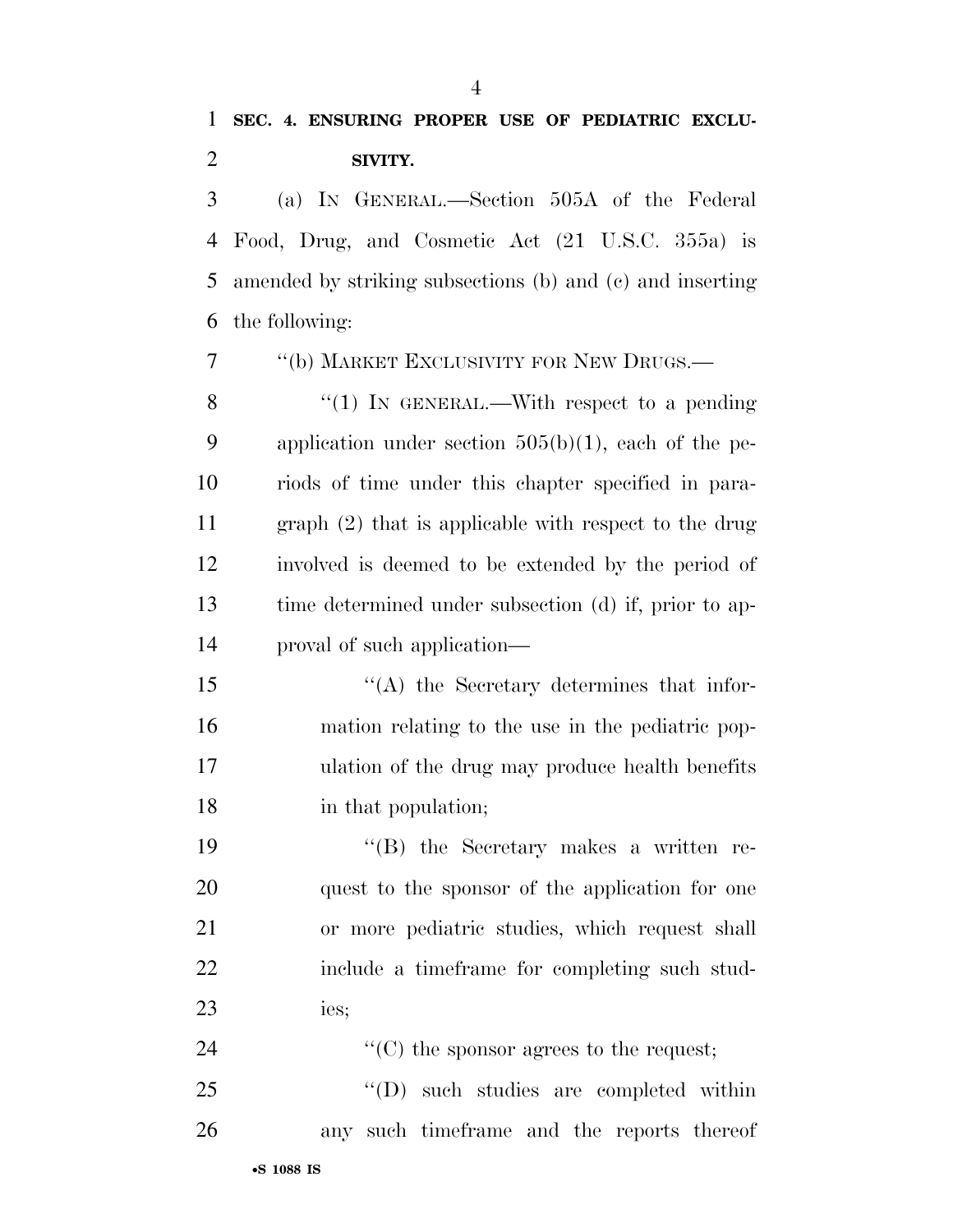| $\mathbf{1}$   | submitted in accordance with subsection $(e)(2)$        |
|----------------|---------------------------------------------------------|
| $\overline{2}$ | or accepted in accordance with subsection               |
| 3              | $(e)(3)$ ; and                                          |
| $\overline{4}$ | $\lq\lq(E)$ based on the results of such studies,       |
| 5              | the Secretary approves labeling for the drug            |
| 6              | that provides specific, therapeutically meaning-        |
| 7              | ful information about the use of the drug in pe-        |
| 8              | diatric patients.                                       |
| 9              | "(2) PERIOD OF TIME TO BE EXTENDED.—For                 |
| 10             | purposes of paragraph $(1)$ , the periods of time under |
| 11             | this chapter that are specified in this paragraph       |
| 12             | with respect to the drug involved are the following:    |
| 13             | "(A) In section 505:                                    |
| 14             | ``(i)<br>In<br>each of subsections                      |
| 15             | $(e)(3)(E)(ii)$ and $(j)(5)(F)(ii)$ :                   |
| 16             | $\lq\lq$ (I) The period of five years.                  |
| 17             | "(II) The period of four years,                         |
| 18             | the period of forty-eight months, and                   |
| 19             | the period of seven and one-half years.                 |
| 20             | "(ii) In each of clauses (iii) and (iv)                 |
| 21             | of subsection $(e)(3)(E)$ , and in each of              |
| 22             | (iii) and (iv) of subsection<br>clauses                 |
| 23             | $(j)(5)(F)$ , the period of three years.                |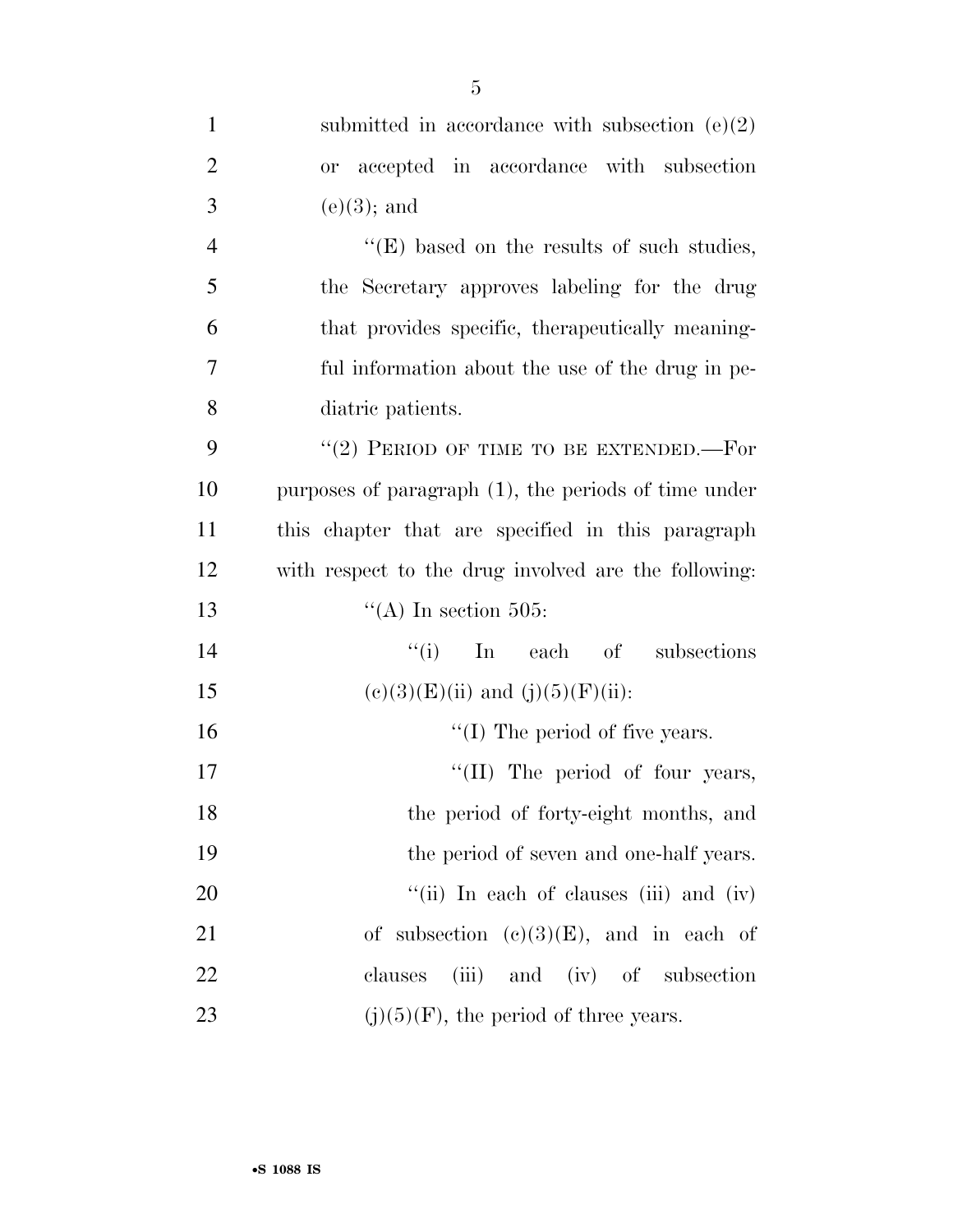| $\mathbf{1}$   | "(B) In section $527(a)$ , the period of seven       |
|----------------|------------------------------------------------------|
| $\overline{2}$ | years, in the case of a drug designated under        |
| 3              | section 526 for a rare disease or condition.         |
| $\overline{4}$ | "(C) In section 505, under subsections               |
| 5              | $(c)(3)$ and $(j)(5)(B)$ , the period of time during |
| 6              | which the approval of an application may not be      |
| 7              | made effective, in the case of a drug that—          |
| 8              | "(i) is the subject of a qualifying list-            |
| 9              | ed patent for which a certification has been         |
| 10             | submitted under subsection $(b)(2)(A)(ii)$ or        |
| 11             | $(j)(2)(A)(vii)(II)$ of such section and for         |
| 12             | which pediatric studies were submitted               |
| 13             | prior to the expiration of the patent (in-           |
| 14             | cluding any patent extensions);                      |
| 15             | "(ii) is the subject of a qualifying list-           |
| 16             | ed patent for which a certification has been         |
| 17             | submitted under subsections $(b)(2)(A)(iii)$         |
| 18             | or $(j)(2)(A)(vii)(III)$ of such section; or         |
| 19             | "(iii) is the subject of a qualifying                |
| 20             | listed patent for which a certification has          |
| 21             | under<br>submitted<br>subsection<br>been             |
| 22             | $(b)(2)(A)(iv)$ or $(j)(2)(A)(vii)(IV)$ of such      |
| 23             | section, and with respect to which, in the           |
| 24             | patent infringement litigation resulting             |
| 25             | from the certification, the court determines         |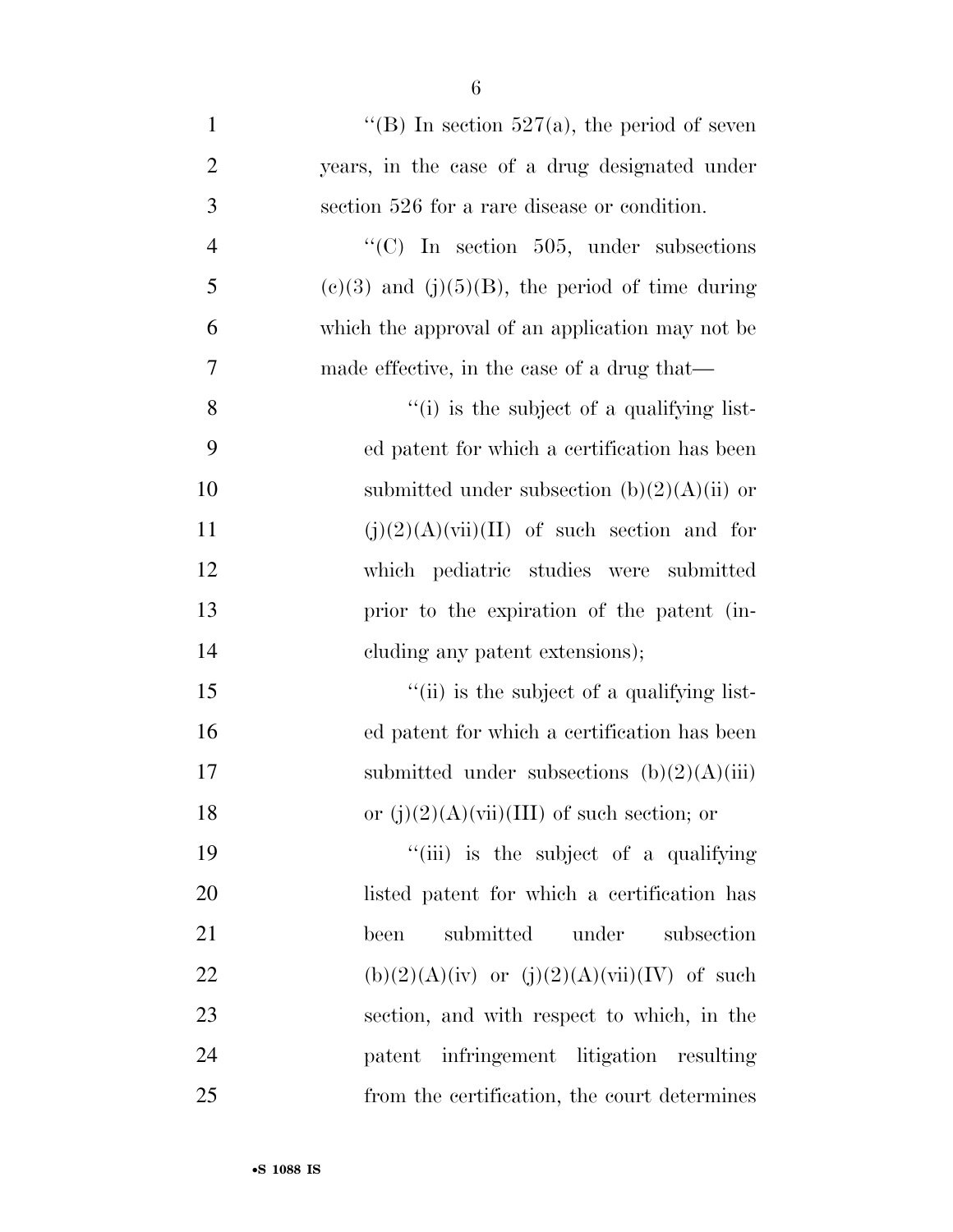| $\mathbf{1}$   | that the patent is valid and would be in-                |
|----------------|----------------------------------------------------------|
| $\overline{2}$ | fringed.                                                 |
| 3              | With respect to subparagraph (C), the extension of       |
| $\overline{4}$ | time that applies under this subsection begins on the    |
| 5              | day after the date of the expiration of the patent in-   |
| 6              | volved (including any patent extension).                 |
| 7              | "(3) QUALIFYING LISTED PATENT.—With re-                  |
| 8              | spect to a study submitted pursuant to paragraph         |
| 9              | $(1)$ , information on the patent must be filed with the |
| 10             | Secretary as required under subsection $(b)(1)$ or       |
| 11             | $(e)(2)$ of section 505 as of the date on which the      |
| 12             | study was submitted to the Secretary pursuant to         |
| 13             | paragraph $(1)$ in order to be considered a qualifying   |
| 14             | listed patent for purposes of this subsection.           |
| 15             | "(c) MARKET EXCLUSIVITY FOR ALREADY-MAR-                 |
| 16             | KETED DRUGS.—                                            |
| 17             | "(1) IN GENERAL.—With respect to an ap-                  |
| 18             | proved application under section $505(b)(1)$ , each of   |
| 19             | the periods of time under this chapter specified in      |
| 20             | paragraph $(2)$ that is applicable with respect to the   |
| 21             | drug involved is deemed to be extended by the period     |
| 22             | of time determined under subsection (d) if—              |
| 23             | $\lq\lq$ the Secretary determines that infor-            |
| 24             | mation relating to the use in the pediatric pop-         |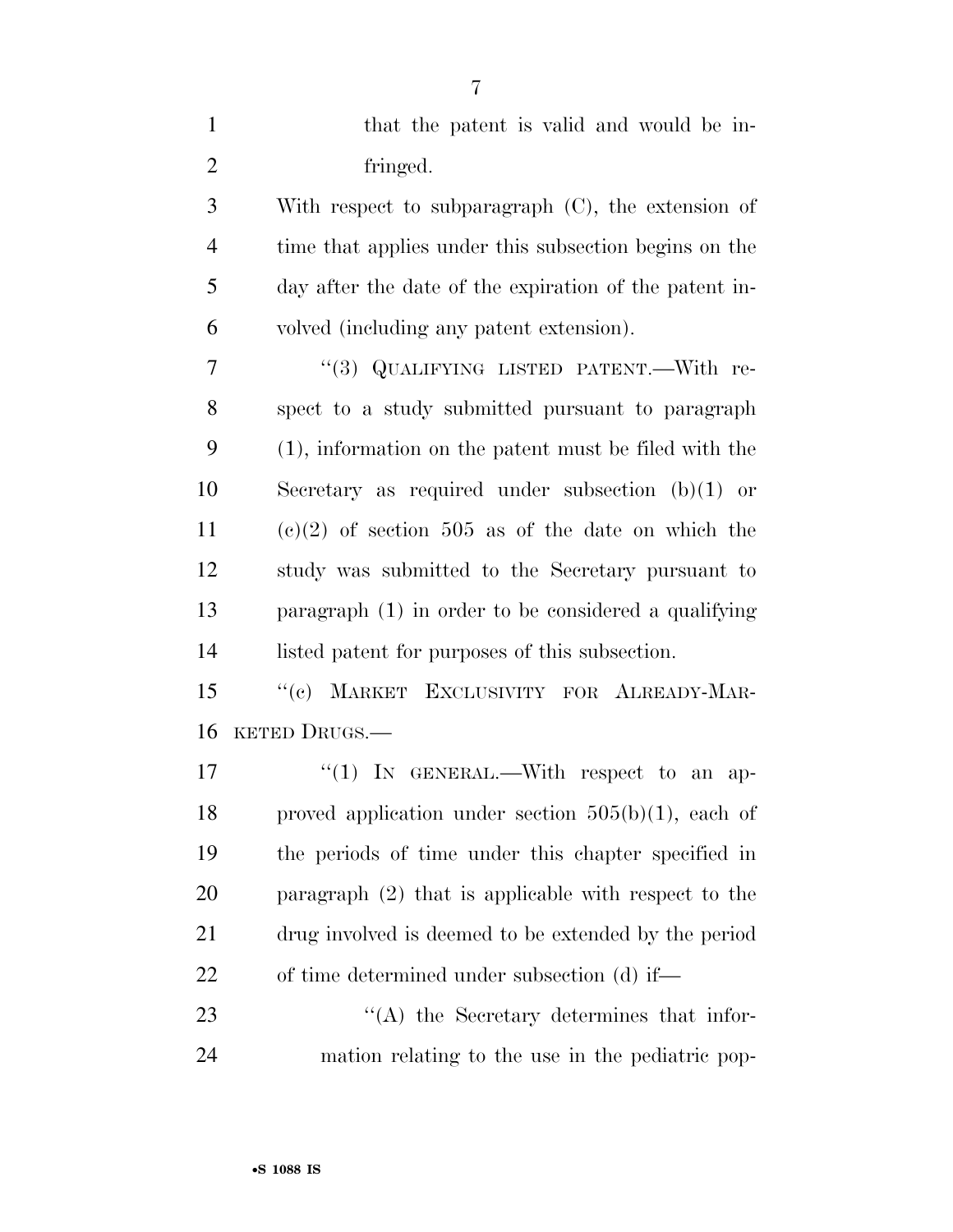| $\mathbf{1}$   | ulation of the drug may produce health benefits          |
|----------------|----------------------------------------------------------|
| $\overline{2}$ | in that population;                                      |
| 3              | "(B) the Secretary makes a written re-                   |
| $\overline{4}$ | quest to the holder of such application for one          |
| 5              | or more pediatric studies, which request shall           |
| 6              | include a timeframe for completing such stud-            |
| 7              | ies;                                                     |
| 8              | $\lq\lq$ (C) the holder agrees to the request;           |
| 9              | $\lq\lq$ (D) such studies are completed within           |
| 10             | any such timeframe and the reports thereof               |
| 11             | submitted in accordance with subsection $(e)(2)$         |
| 12             | or accepted in accordance with subsection                |
| 13             | $(e)(3)$ ; and                                           |
| 14             | "(E) based on the results of such studies,               |
| 15             | the Secretary approves labeling for the drug             |
| 16             | that provides specific, therapeutically meaning-         |
| 17             | ful information about the use of the drug in pe-         |
| 18             | diatric patients.                                        |
| 19             | "(2) PERIOD OF TIME TO BE EXTENDED.—For                  |
| 20             | purposes of paragraph $(1)$ , the periods of time under  |
| 21             | this chapter that are specified in this paragraph are    |
| 22             | the periods of time referred to in subsection $(b)(2)$ , |
| 23             | as applied to the drug referred to in paragraph $(1)$ .  |
| 24             | With respect to periods of time referred to in sub-      |
| 25             | section $(b)(2)(C)$ as applied to such drug, the exten-  |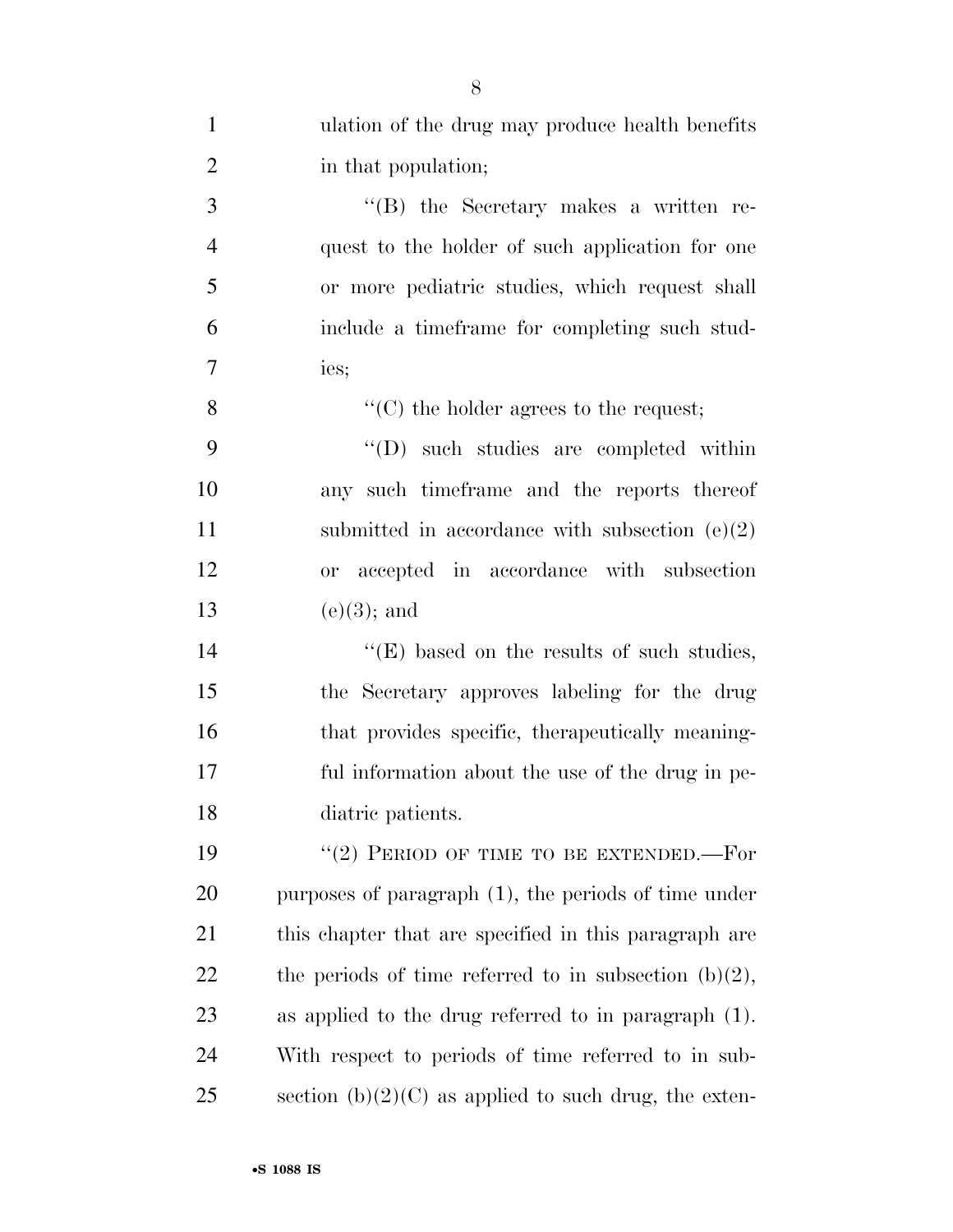sion of time that applies under this subsection be- gins on the day after the date of the expiration of the patent involved (including any patent extension). 4 "(3) QUALIFYING LISTED PATENT.—With re- spect to a study submitted pursuant to paragraph (1), a patent concerning a drug is a qualifying listed patent for purposes of this subsection if the patent meets the condition described in subsection (b)(3), as applied to the drug referred to in paragraph  $10 \t(1)."$ . (b) LENGTH OF EXTENSION PERIOD.—Section 505A of the Federal Food, Drug, and Cosmetic Act (21 U.S.C. 355a) is amended— (1) by redesignating subsections (d) through (n) as subsections (e) through (o), respectively; and (2) by inserting after subsection (c) the fol- lowing: 18 "(d) DETERMINATION OF EXTENSION PERIOD.—  $\text{``(1)}$  In GENERAL.—For purposes of sub- sections (b) and (c), the extension period determined under this subsection with respect to a drug is the following, as applicable:  $\langle (A) 3 \rangle$  months, if the sales revenue for the same active moiety that is projected under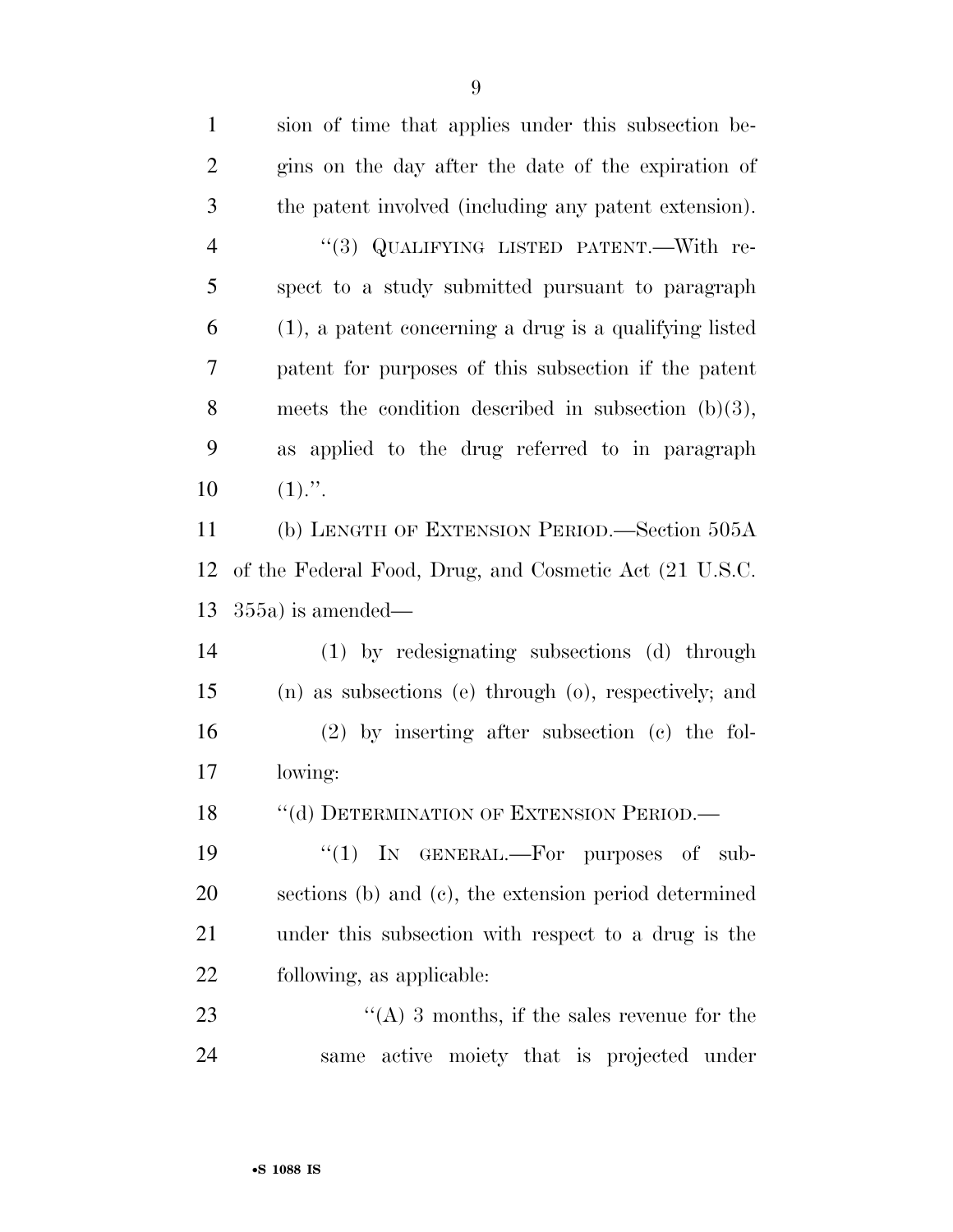| $\mathbf{1}$   | paragraph (3) for the base<br>is<br>year             |
|----------------|------------------------------------------------------|
| $\overline{2}$ | $$1,000,000,000$ or more.                            |
| 3              | $\lq\lq (B)$ 6 months, if the sales revenue for the  |
| $\overline{4}$ | active moiety that is projected under<br>same        |
| 5              | paragraph $(3)$ for the base year is less than       |
| 6              | \$1,000,000,000.                                     |
| 7              | "(2) BASE YEAR.—For purposes of this sub-            |
| 8              | section, the base year for the same active moiety is |
| 9              | the preceding 12 months from the date which mar-     |
| 10             | ket exclusivity under Federal law for the drug would |
| 11             | expire in the absence of an extension under sub-     |
| 12             | section (b) or $(e)$ .                               |
| 13             | $(3)$ PROJECTION OF SALES REVENUE.—                  |
| 14             | "(A) IN GENERAL.—For purposes of para-               |
| 15             | graph (1), the Secretary shall make an estimate      |
| 16             | of the sales revenue for a drug for a base year      |
| 17             | on the basis of the sales histories of an appro-     |
| 18             | priate sample of drugs over the 20-year period       |
| 19             | preceding the date of the enactment of the           |
| 20             | Lower PRICED Drugs Act, including data on            |
| 21             | the sales revenue of the drug that has been in-      |
| 22             | cluded in reports by IMS Health.                     |
| 23             | "(B) TIMING OF PROJECTION.—An esti-                  |
| 24             | mate under subparagraph $(A)$ for a drug shall       |

be a projection made in advance of the base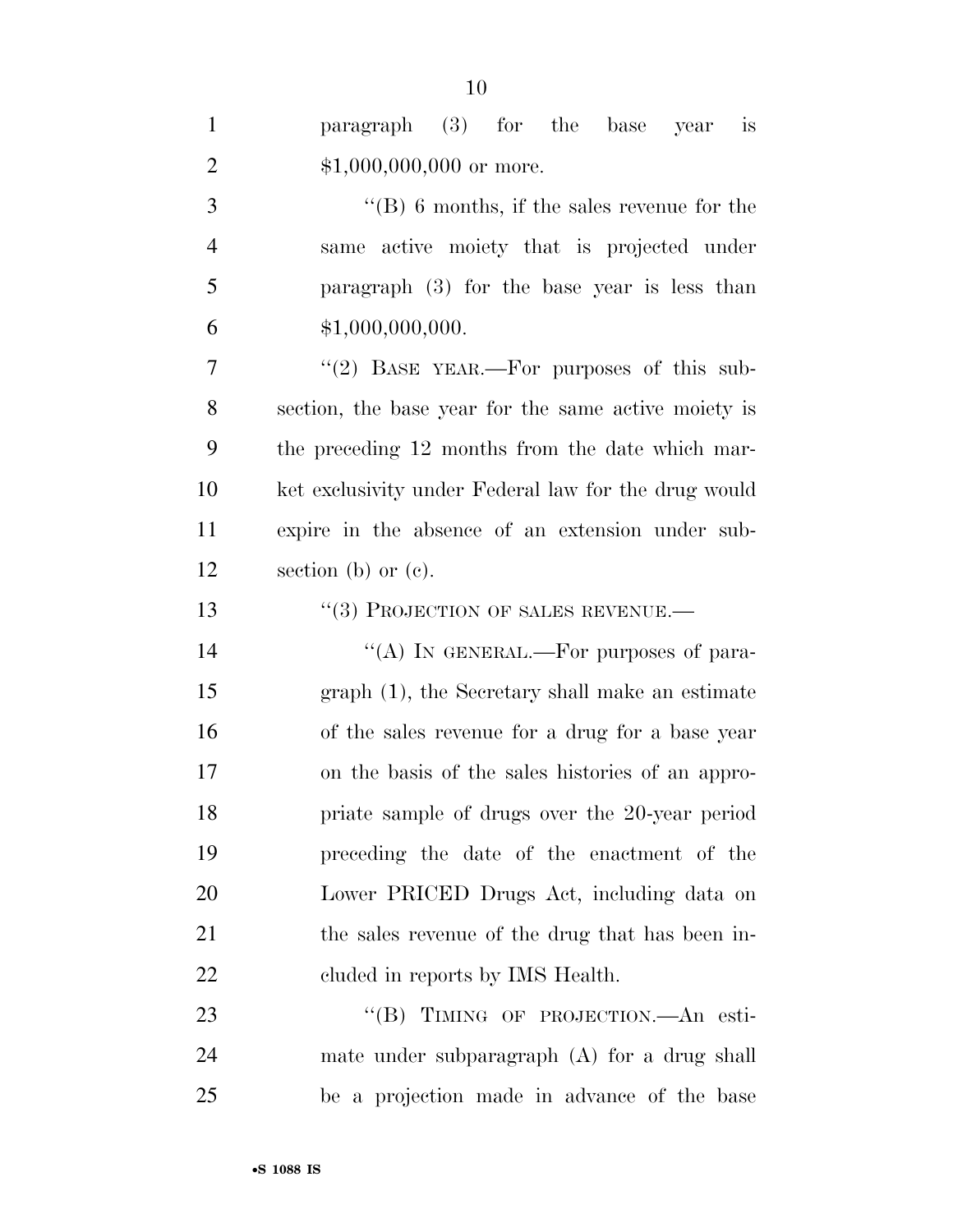| $\mathbf{1}$   | year for the drug. In the case of an extension       |
|----------------|------------------------------------------------------|
| $\overline{c}$ | period under subsection (b), the projection may      |
| $\mathfrak{Z}$ | not be made earlier than the expiration of the       |
| $\overline{4}$ | 2-year period beginning on the date on which         |
| 5              | the drug is approved by the Secretary under          |
| 6              | section 505, unless all market exclusivity under     |
| 7              | Federal law for the drug will, in the absence of     |
| 8              | an extension under subsection (b), expire before     |
| 9              | the expiration of such period, in which case the     |
| 10             | projection shall be determined not later than 3      |
| 11             | months before the beginning of the base year.        |
| 12             | "(C) IMS HEALTH.—The reference in sub-               |
| 13             | paragraph $(A)(ii)$ to IMS Health is a reference     |
| 14             | to the corporation Intercontinental Marketing        |
| 15             | Services, first established in 1954, whose activi-   |
| 16             | ties include the conduct of syndicated market        |
| 17             | research studies of the pharmaceutical industry      |
| 18             | and the international monitoring of prescription     |
| 19             | drug sales.                                          |
| 20             | "(4) CRITERIA.—The Secretary shall by regula-        |
| 21             | tion establish criteria for making projections under |
| 22             | paragraph $(1)$ .".                                  |
| 23             | (c) FINAL RULE FOR CRITERIA FOR PROJECTION OF        |
| 24             | SALES REVENUE; EFFECTIVE DATE.-                      |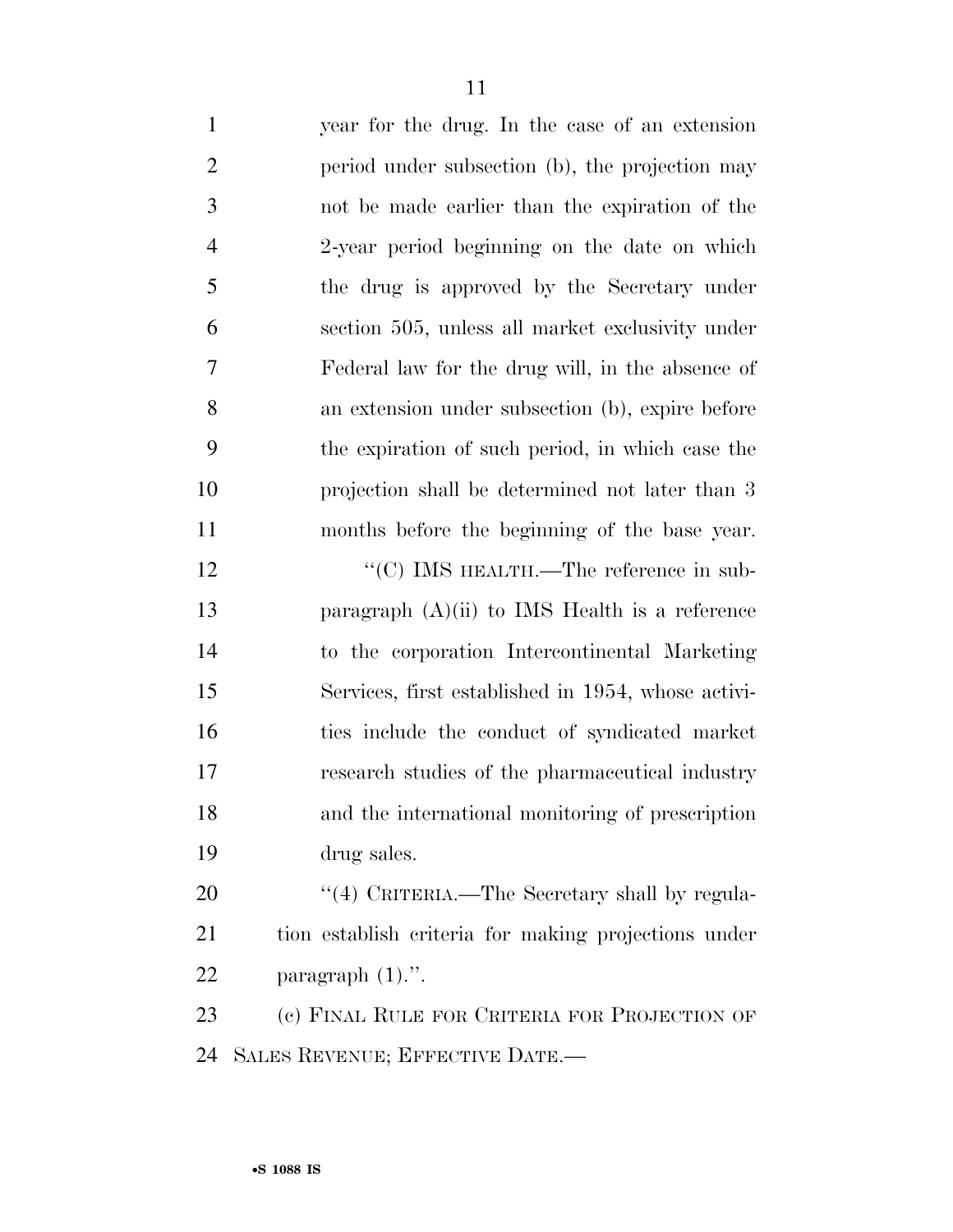(1) FINAL RULE.—With respect to criteria under subsection (d)(4) of section 505A of the Fed- eral Food, Drug, and Cosmetic Act, as added by subsection (b) of this section, the Secretary of Health and Human Services shall promulgate the final rule not later than 180 days after the date of enactment of this Act.

 (2) EFFECTIVE DATE.—The amendments made by this subsection take effect 180 days after the date of enactment of this Act, without regard to whether the final rule under paragraph (1) has been promulgated, subject to subsection (e). The pre- ceding sentence does not affect the requirement under paragraph (1) for the Secretary to promulgate a final rule, notwithstanding circumstances under the preceding sentence in which such amendments have taken effect in the absence of a final rule.

 (d) CONFORMING AMENDMENTS; TECHNICAL COR- RECTIONS.—Section 505A of the Federal Food, Drug, and Cosmetic Act (21 U.S.C. 355a), as amended by subsection 21 (b)(1), is amended—

22 (1) in subsection (e)(4)(C), by inserting "of the 23 Public Health Service Act'' after " $499(j)(9)(B)(i)$ ";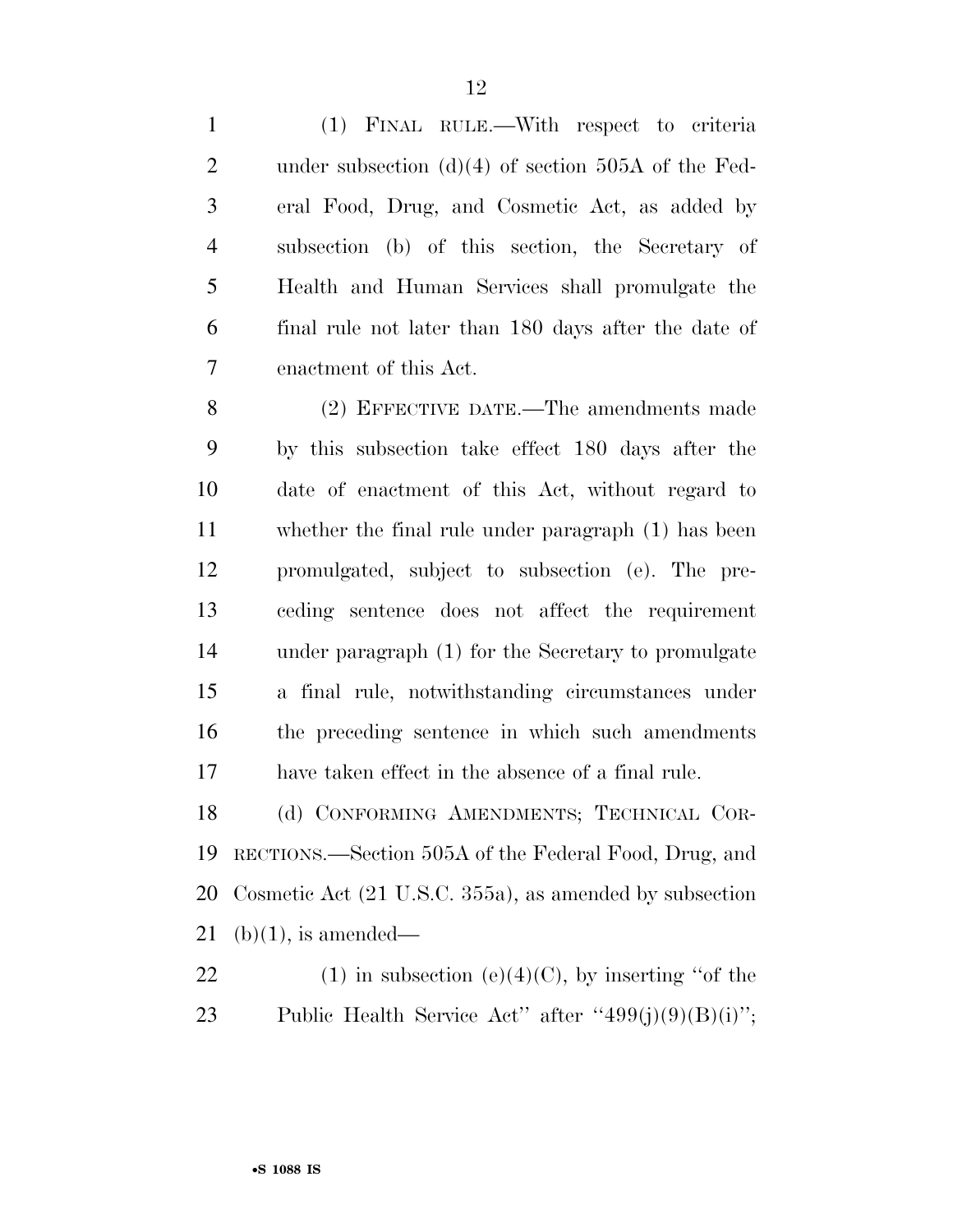4 (3) in each of subsections (f) and  $(g)$ , by strik- ing ''subsection (d)'' each place such term appears and inserting ''subsection (e)''; and

 (4) in subsection (o), by striking ''under sub- section (a) or (c)'' and inserting ''under subsection 9 (b) or  $(e)$ ".

 (e) EFFECTIVE DATE.—The amendments made by this section shall apply to requests by the Secretary of Health and Human Services for pediatric studies under section 505A of the Federal Food, Drug, and Cosmetic Act (21 U.S.C. 355a) after the date of enactment of this Act.

## **SEC. 5. CITIZEN PETITIONS AND PETITIONS FOR STAY OF AGENCY ACTION.**

 Section 505 of the Federal Food, Drug, and Cosmetic Act (21 U.S.C. 355) is amended by adding at the end the following:

21 "(0) CITIZENS PETITIONS AND PETITIONS FOR STAY OF AGENCY ACTION.—With respect to a pending applica-23 tion submitted under subsection  $(b)(2)$  or  $(i)$ , if a petition is submitted to the Secretary that seeks to have the Sec-retary take, or refrain from taking, any form of action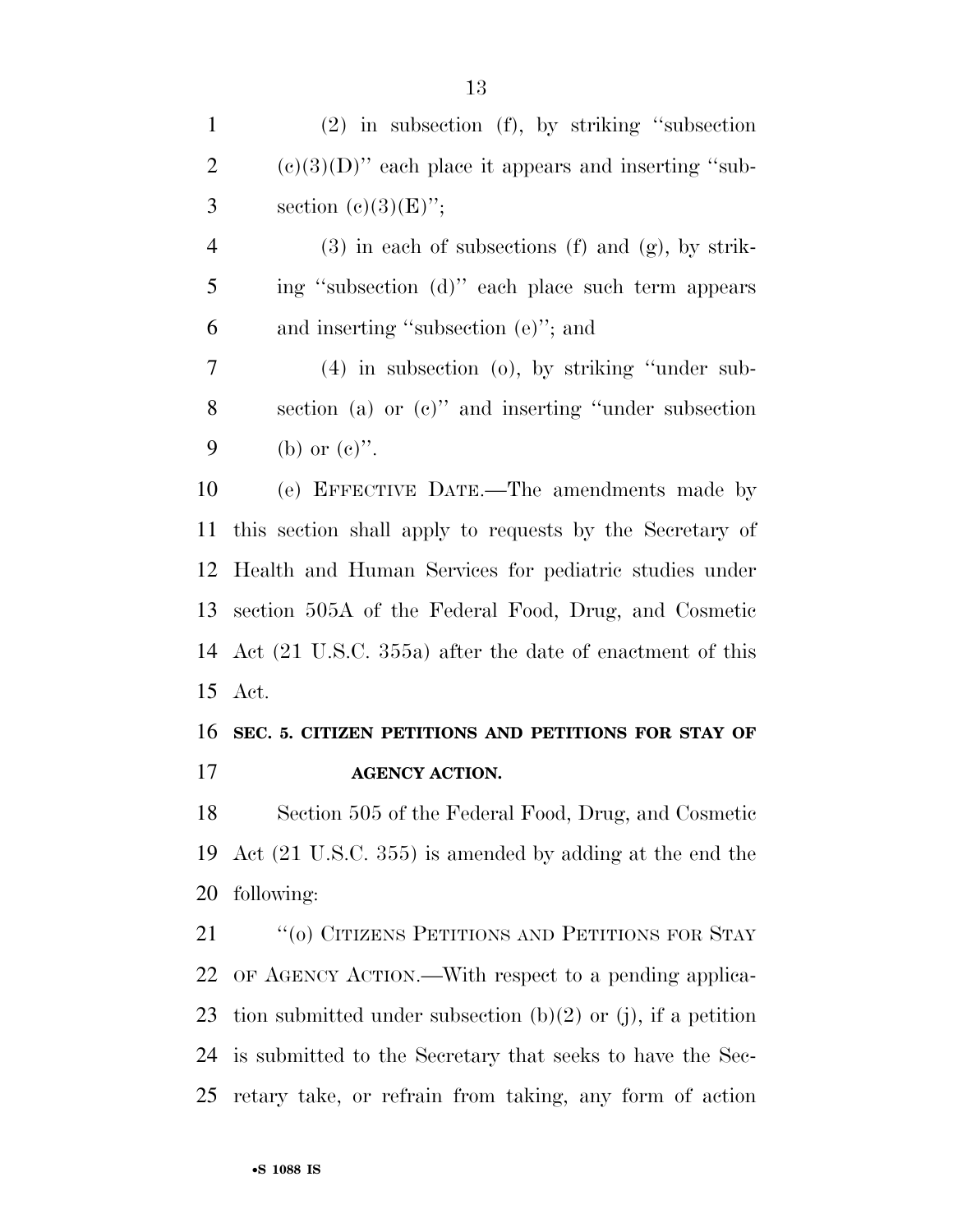relating to the approval of the application, including a delay in the effective date of the application, the following shall apply:

4 "(1) NO DELAY OF APPROVAL.—The Secretary shall not delay approval of an application submitted 6 under subsection  $(b)(2)$  or (j) while a petition is re- viewed and considered. Consideration of a petition shall be separate and apart from the review and ap- proval of an application submitted under either such subsection.

11 ''(2) TIMING OF FINAL AGENCY ACTION.—The Secretary shall take final agency action with respect to a petition within 180 days of submission of that petition. The Secretary shall not extend such 180- day review period, even with consent of the peti- tioner, for any reason, including based upon the sub- mission of comments relating to a petition or supple- mental information supplied by the petitioner. If the Secretary has not taken final agency action on a pe-20 tition by the date that is 180 days after the date of submission of the petition, such petition shall be deemed to have been denied on such date.

23 "(3) VERIFICATION.—The Secretary shall not accept for review a petition unless it is signed and contains the following verification: 'I certify that, to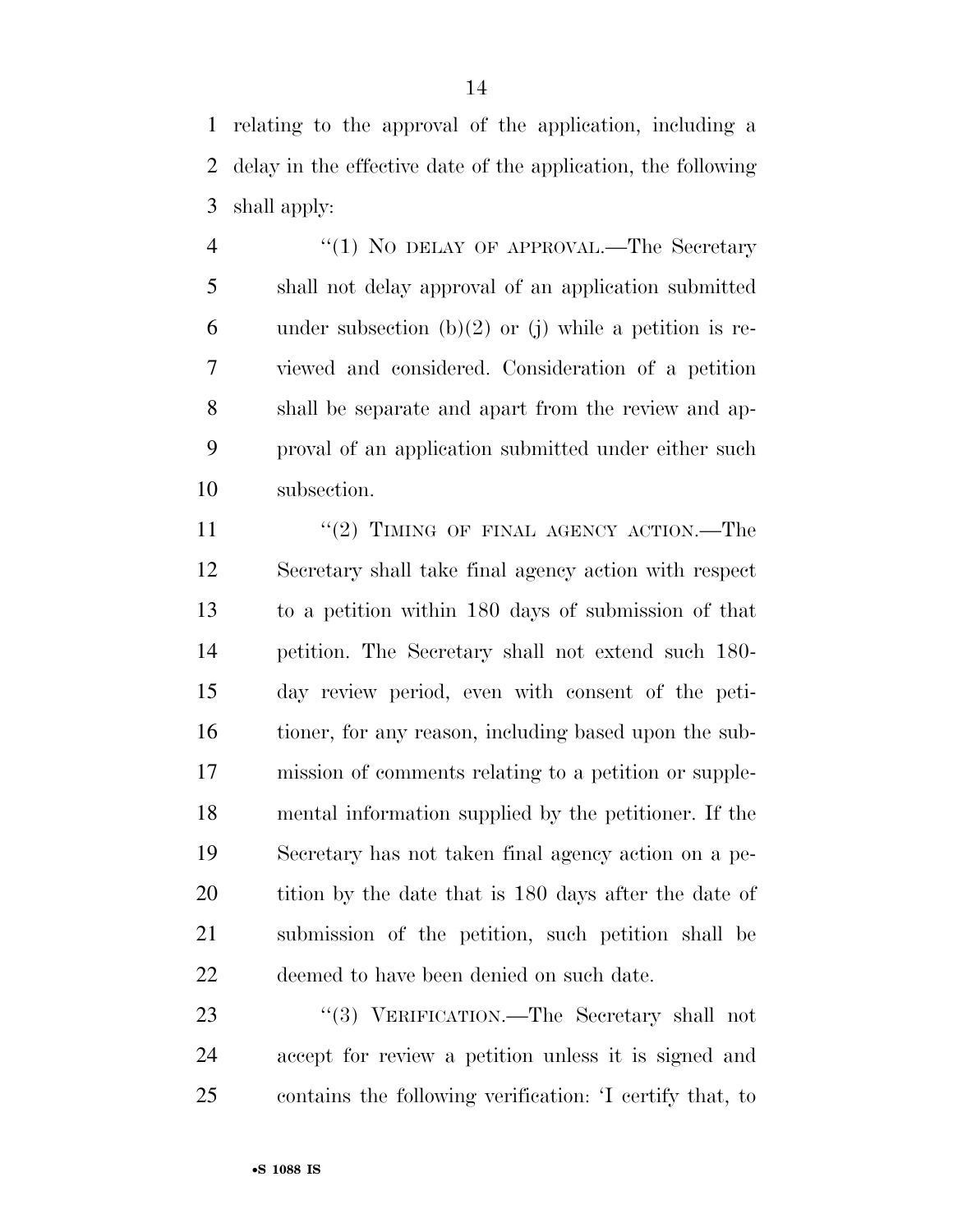| $\mathbf{1}$   | my best knowledge and belief: (a) this petition in-      |
|----------------|----------------------------------------------------------|
| $\mathfrak{2}$ | cludes all information and views upon which the pe-      |
| 3              | tition relies; (b) this petition includes representative |
| $\overline{4}$ | and/or information known to the petitioner<br>data       |
| 5              | which are unfavorable to the petition; and $(c)$ I have  |
| 6              | taken reasonable steps to ensure that any represent-     |
| 7              | ative data and/or information which are unfavorable      |
| 8              | to the petition were disclosed to me. I further certify  |
| 9              | that the information upon which I have based the         |
| 10             | action requested herein first became known to the        |
| 11             | party on whose behalf this petition is filed on or       |
| 12             | I received or expect<br>about                            |
| 13             | to receive payments, including cash and other forms      |
| 14             | of consideration, from the following persons or orga-    |
| 15             | nizations<br>file this<br>petition:<br>to                |
| 16             | I verify under penalty of                                |
| 17             | perjury that the foregoing is true and correct.', with   |
| 18             | the date of the filing of such petition being inserted   |
| 19             | in the first blank space, and the appropriate names      |
| 20             | of persons or organizations being inserted in the sec-   |
| 21             | ond blank space.                                         |
|                |                                                          |

22 "(4) EXTENSION OF PERIOD.—The thirty- month period referred to in subsection 24 (j)(5)(D)(i)(IV) shall automatically be extended by the amount of time that lapses from the date that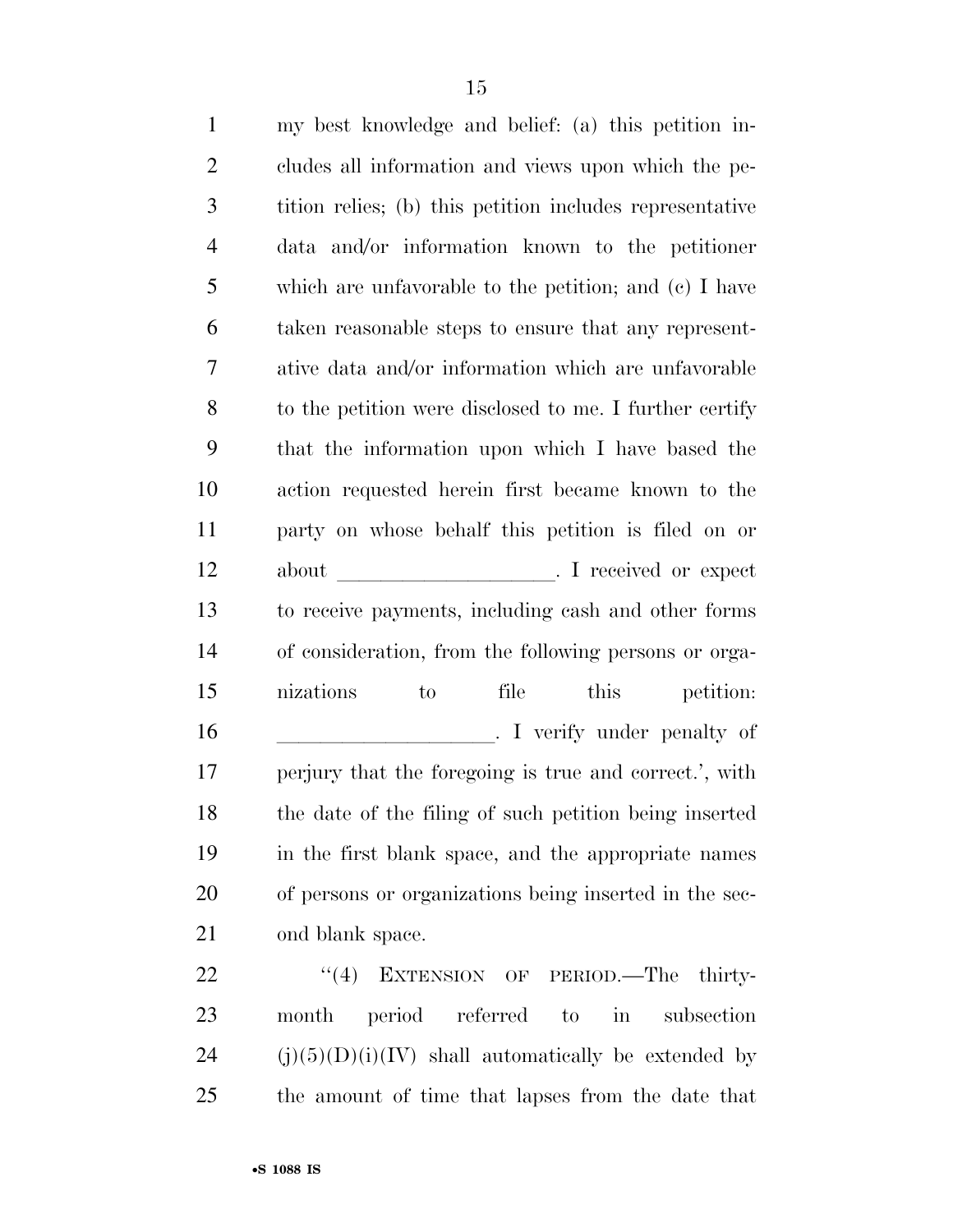| $\mathbf{1}$   | the Secretary receives a petition and the date of     |
|----------------|-------------------------------------------------------|
| $\overline{2}$ | final agency action on that petition, without regard  |
| 3              | to whether the Secretary grants, in whole or in part, |
| $\overline{4}$ | or denies, in whole or in part, that petition.        |
| 5              | "(5) EXHAUSTION OF ADMINISTRATIVE REM-                |
| 6              | EDIES.                                                |
| $\tau$         | "(A) FINAL AGENCY ACTION WITHIN 180                   |
| 8              | DAYS.—The Secretary shall be considered to            |
| 9              | have take final agency action on a petition re-       |
| 10             | ferred to in this subsection if—                      |
| 11             | $\lq\lq$ during the 180-day period re-                |
| 12             | ferred to in paragraph $(2)$ , the Secretary          |
| 13             | makes a final decision within the meaning             |
| 14             | of section $10.45(d)$ of title 21, Code of            |
| 15             | Federal Regulations (or any successor reg-            |
| 16             | ulation); or                                          |
| 17             | "(ii) such period expires without the                 |
| 18             | Secretary having made such a final deci-              |
| 19             | sion.                                                 |
| 20             | "(B) DISMISSAL OF CERTAIN CIVIL AC-                   |
| 21             | TIONS.—If a civil action is filed with respect to     |
| 22             | a petition referred to in this subsection before      |
| 23             | final agency action, the court shall dismiss the      |
| 24             | action for failure to exhaust administrative rem-     |
| 25             | edies.                                                |